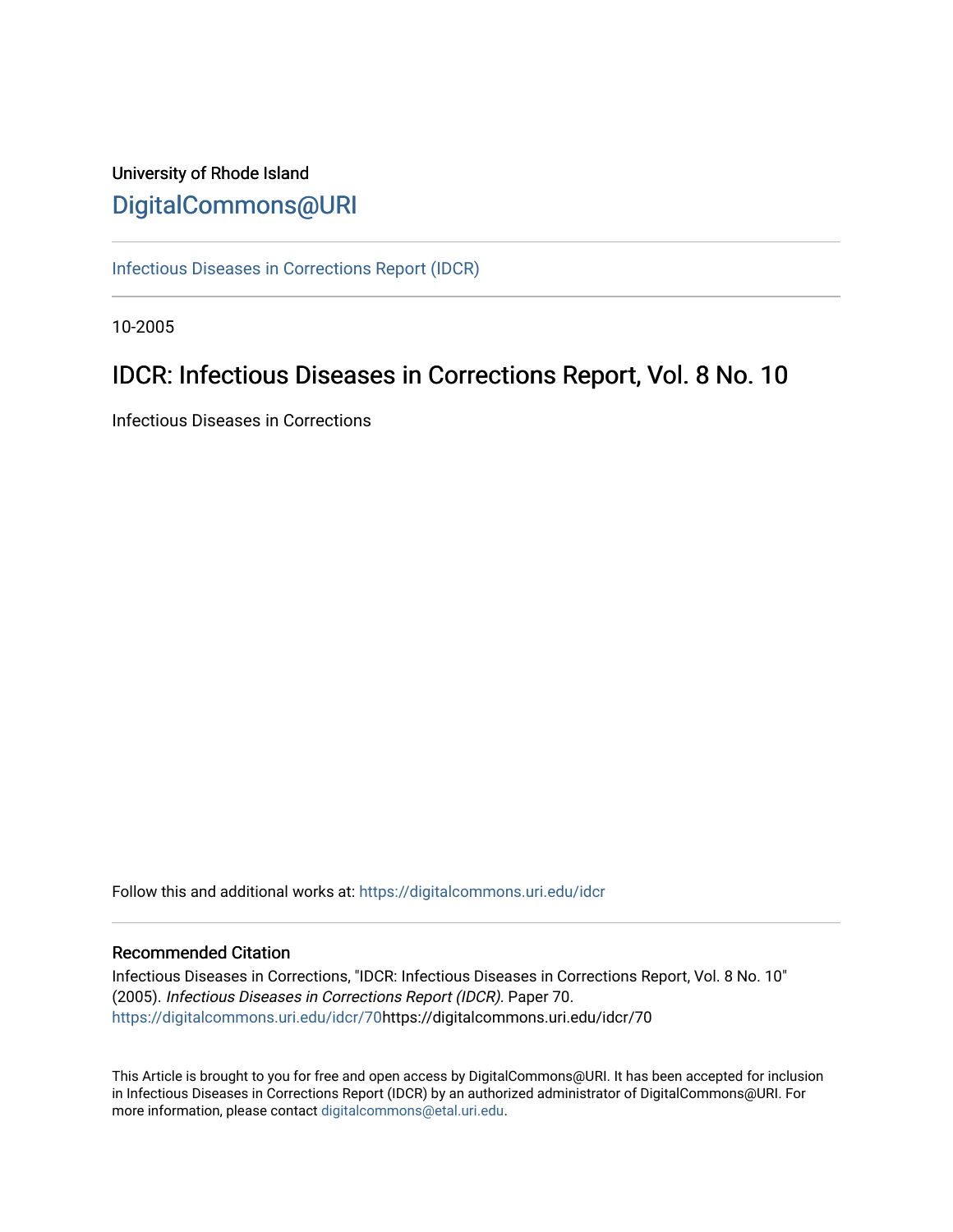



October 2005 Vol. 8, Issue 10

# **INFECTIOUS DISEASES IN CORRECTIONS REPORT**

**WHERE DO WE STAND?** *By Courtney E Colton\*, IDCR \*Nothing to disclose*

**HEPATITIS C VIRUS (HCV) AND HIV CO-INFECTION IN CORRECTIONS:**

## SPONSORED BY THE BROWN MEDICAL SCHOOL, OFFICE OF CONTINUING MEDICAL EDUCATION

# **ABOUT IDCR**

*IDCR, a forum for correctional problem solving, targets correctional physicians, nurses, administrators, outreach workers, and case managers. Published monthly and distributed by email and fax, IDCR provides up-to-the moment information on HIV/AIDS, hepatitis, and other infectious diseases, as well as efficient ways to administer treatment in the correctional environment. Continuing Medical Education credits are provided by the Brown University Office of Continuing Medical Education. IDCR is distributed to all members of the Society of Correctional Physicians (SCP) within the SCP publication, CorrDocs (www.corrdocs.org).*

### **CO-CHIEF EDITORS**

**Anne S. De Groot, MD** *Director, TB/HIV Research Lab, Brown Medical School*

**David Thomas, MD, JD** *Professor and Chairman, Department of Surgery, Division of Correctional Medicine NSU-COM*

**DEPUTY EDITORS Joseph Bick, MD**

*Chief Medical Officer, California Medical Facility, California Department of Corrections*

> **Renee Ridzon, MD** *Senior Program Officer, HIV, TB, Reproductive Health, Bill & Melinda Gates Foundation*

**Bethany Weaver, DO, MPH** *Acting Instructor, Univ. of Washington, Center for AIDS and STD Research*

## **SUPPORTERS**

*IDCR is grateful for the support of the following companies through unrestricted educational grants:*

*Major Support: Abbott Laboratories, Boehringer Ingelheim and Roche Pharmaceuticals.* 

*Sustaining: Pfizer Inc., Gilead Sciences, Inc., GlaxoSmithKline, Merck & Co. and Schering-Plough.*

HCV is one of the most important infections affecting prison populations in the United States (US) and worldwide. Because incarceration is common among previous and current injection drug users, infectious diseases, particularly HCV, are prevalent among the incarcerated population. Additionally, while incarcerated populations are at high risk for HCV and other infectious diseases, many inmates are not routinely screened or treated for HCV infection, despite evidence demonstrating that screening for HCV and other sexually transmitted infections among inmates is feasible, acceptable and efficacious. <sup>1</sup> Because of the high prevalence of HCV within corrections, IDCR has decided to cover HCV in two issues this year. William Cassidy, MD discussed the management of HCV infection in our July 2005 issue. This article will address HIV and HCV co-infection, which affects an estimated 350,000 persons domestically, of which a large proportion are incarcerated in the US correctional system.

Until recently, little data on HIV/HCV co-infection existed. HCV infection is clearly exacerbated in the presence of HIV infection.<sup>4,5</sup> The impact of HCV infection on HIV disease progression is controversial.<sup>2,3</sup> Interactions between HIV and HCV medications, anemia, antiretroviral-induced hepatotoxicity and mitochondrial toxicity are just some of the concerns clinicians must address when treating coinfected patients. Fortunately, however, treatment approaches for both diseases have advanced dramatically over time. Anti-HCV treatment consideration should be given to coinfected patients, particularly because sustained virologic response (SVR) rates upwards of 50% have been documented in co-infected patients with once-weekly pegylated interferon (PEG IFN) and daily ribavirin (RBV), the standard of care treatment for both HCV monoinfection and HIV/HCV co-infection. In the past, the maxim was to initially control HIV infection before initiating HCV therapy. Modern treatment options and clearer understanding of the diseases' processes have modified that approach.

#### **Epidemiology**

Approximately 30% of patients who are infected with HIV are also infected with HCV. While the two viruses share similar modes of transmission, transmission efficiency of each virus differs substantially. HCV is transmitted primarily by percutaneous exposure to blood. In the US, injection drug use is the leading route of transmission. HCV is approximately 10 times more infectious by percutaneous blood exposure to small volumes of blood as compared to HIV. In addition to exposure by injection drug use, HCV may also be transmitted between sexual partners. Because of shared routes of transmission, HCV and HIV co-infection in the United States is common, affecting 85% to 90% of those reporting injection drug use and 10% to 14% among persons reporting high-risk sexual behavior. 4

Data has demonstrated that HIV infection clearly exacerbates the natural history of HCV infection and accelerates progression to cirrhosis, end-stage liver disease and hepatocellular carcinoma.<sup>5,6</sup> In a recent retrospective cohort study, the survival of 1,037 HCV monoinfected and 180 HIV/HCV co-infected patients after the first hepatic decompensation was analyzed. The survival of co-infected patients was markedly shorter than that of mono-infected patients. Additionally, the 1-, 2- and 5-year survival estimates where 74%, 61% and 44%, respectively, among individuals without HIV co-infection and 54%, 40% and 25%, respectively, among co-infected patients.<sup>7</sup> (Figure 1)

#### *Continued on page 2*

## **WHAT'S INSIDE** Case Study **manual contract of the Study** of 6 IDCR-o-gram pg 7 HBV 101 pg 8 In The News pg 9 Self-Assessment Test **manual** content and 10

Brown Medical School | Providence, RI 02912 | 401.453.2068 | fax: 401.863.6087 | www.IDCRonline.org *If you have any problems with this fax transmission please call 800.748.4336 or e-mail us at IDCR@corrections.net*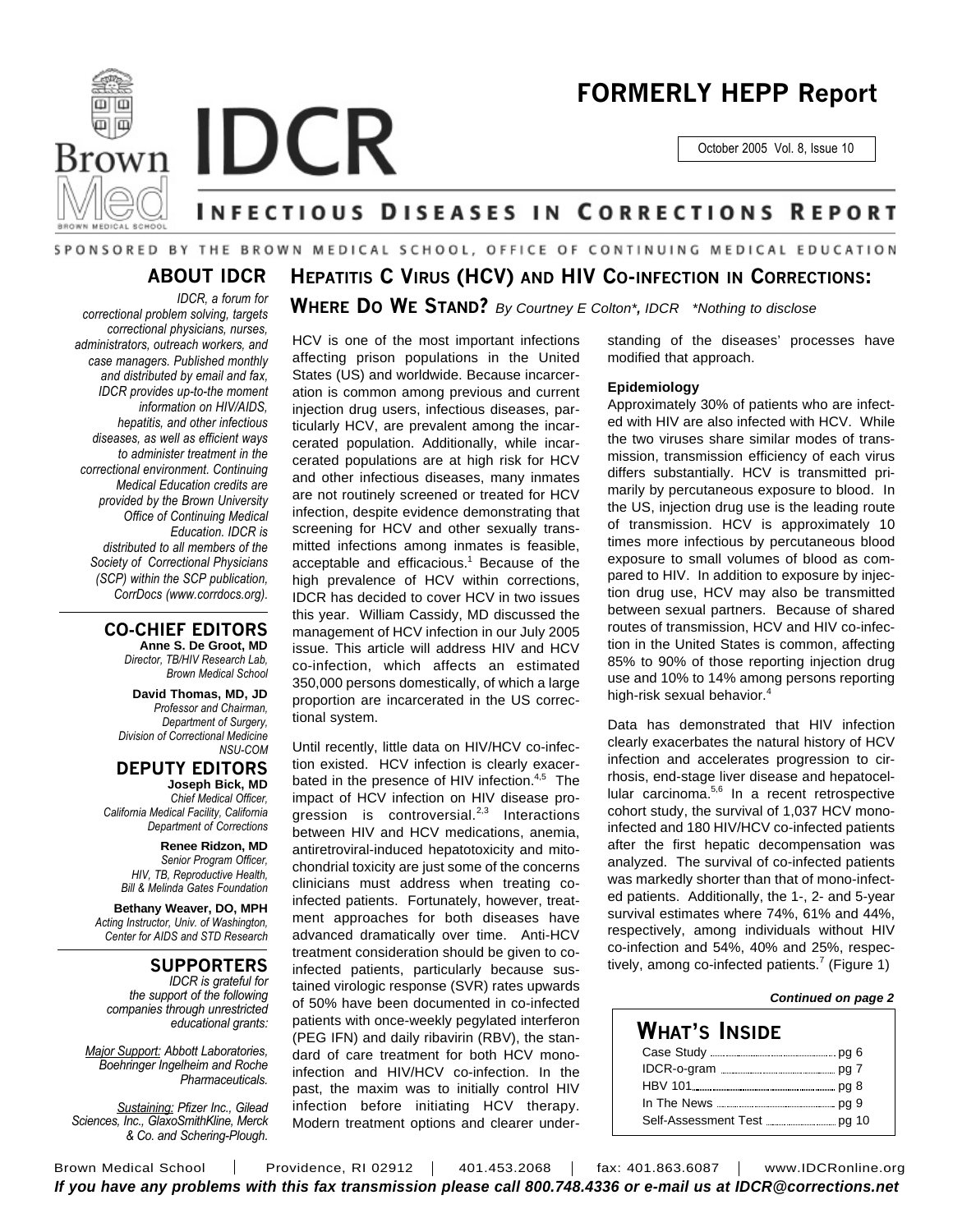#### **HCV/HIV CO-INFECTION...** *(continued from page 1)*

#### **Inmate Knowledge of HCV Status**

A large proportion of inmates are unaware of their HCV status. A recent study found that of 121 untested or previously known to be anti-HCV antibody negative inmates in the Australia prison system, 25 were found to be HCV-positive. More than one-half of those who tested positive perceived that they did not have HCV infection, while 44% were unsure of their status. Those inmates who were incorrect about their HCV status were less educated and more likely to have previously been incarcerated. $^8$ 

#### **Predicting Response to Treatment**

A number of viral and host factors influence treatment response to interferon (IFN)-based therapy in HCV mono-infected patients, including HCV genotype, high viral load, low CD4 T-cell counts, alcohol use, racial distribution and hepatic steatosis. Evidence is beginning to emerge indicating that many of these response factors, particularly genotype and high viral load, may be generalized to co-infection.<sup>17</sup>

HCV genotype has been recognized as one of the strongest predictors of achieving a SVR. Patients infected with HCV genotype 1 are significantly less likely to achieve a SVR, despite longer duration and higher doses of treatment, than patients infected with HCV genotypes 2 or 3.<sup>15,17</sup> This is elaborated upon below in the section entitled "Pegylated Interferon and Ribavirin - The Data".

High viral load negatively impacts response to HCV treatment, as does low CD4 T cell count. A reduced likelihood of achieving a SVR has been documented in patients with HCV viral loads greater than 10<sup>7</sup> copies/mL and HIV CD4 counts less than 500 cells/mL.<sup>9</sup> In one study that evaluated PEG IFN alfa-2a and RBV in HCV mono-infected patients, persons with genotype 1 and a high HCV viral load (>2 x 10 $^6$  copies/ml) had an SVR of 41%, whereas the SVR rate among those with genotype 1 and a low viral load who were treated with the same regimen was 56%. Among persons infected with HCV genotypes 2 and 3 and a high viral load, the SVR rate was 74%, while those with genotypes 2 and 3 and a low viral load who were treated with the same regimen had a SVR of 81%.<sup>10</sup> Similar evidence has shown that coinfected patients with a high pre-treatment HIV viral load are also less likely to achieve a SVR as compared to patients with a low pre-treatment HIV viral load.<sup>17</sup>

Patients who achieve an early virologic response (EVR), defined as an undetectable HCV RNA level or a decrease of 2 log or more



**Figure 1:** Probability of Patient Survival by HIV Serostatus

*Figure adapted from Pineda J, et al.*

in HCV RNA level by week 12, are more likely to achieve a SVR. In the APRICOT study, of patients who had an EVR by week 12, 30% of those in the group given IFN alfa-2a plus RBV, 37% of those in the group given PEG IFN alfa-2a plus placebo and 56% of those in the group given PEG IFN alfa-2a plus RBV, achieved SVRs at week 72. Patients who did not achieve an EVR at week 12 were highly unlikely to have a SVR at week 72 (Figure 2.)<sup>17</sup> Other studies have demonstrated similar results.<sup>11</sup>

Several studies among HCV mono-infected persons have been conducted demonstrating that SVR rates are markedly decreased for African Americans compared to Caucasians.<sup>12,13,14</sup> Given the high proportion of African Americans in correctional settings and data demonstrating reduced response rates, the correctional setting provides a unique opportunity to test and treat HCV in this population. Studies assessing the rate of SVR to PEG IFN alfa-2a plus RBV among HIV/HCV co-infected African American patients compared to Caucasian patients have not been done. Additionally, while the basis for lower response rates among HCV mono-infected African Americans is not fully understood, it is recommended that all patients with chronic HCV, regardless of ethnic or racial background, receive anti-HCV therapy. 15,16

#### **Pegylated Interferon and Ribavirin - The Data**

SVR rates are lower among HIV/HCV co-infected patients compared to HCV mono-infected patients. However, the three trials *Continued on page 3*





*Figure adapted from Torriani, et al.*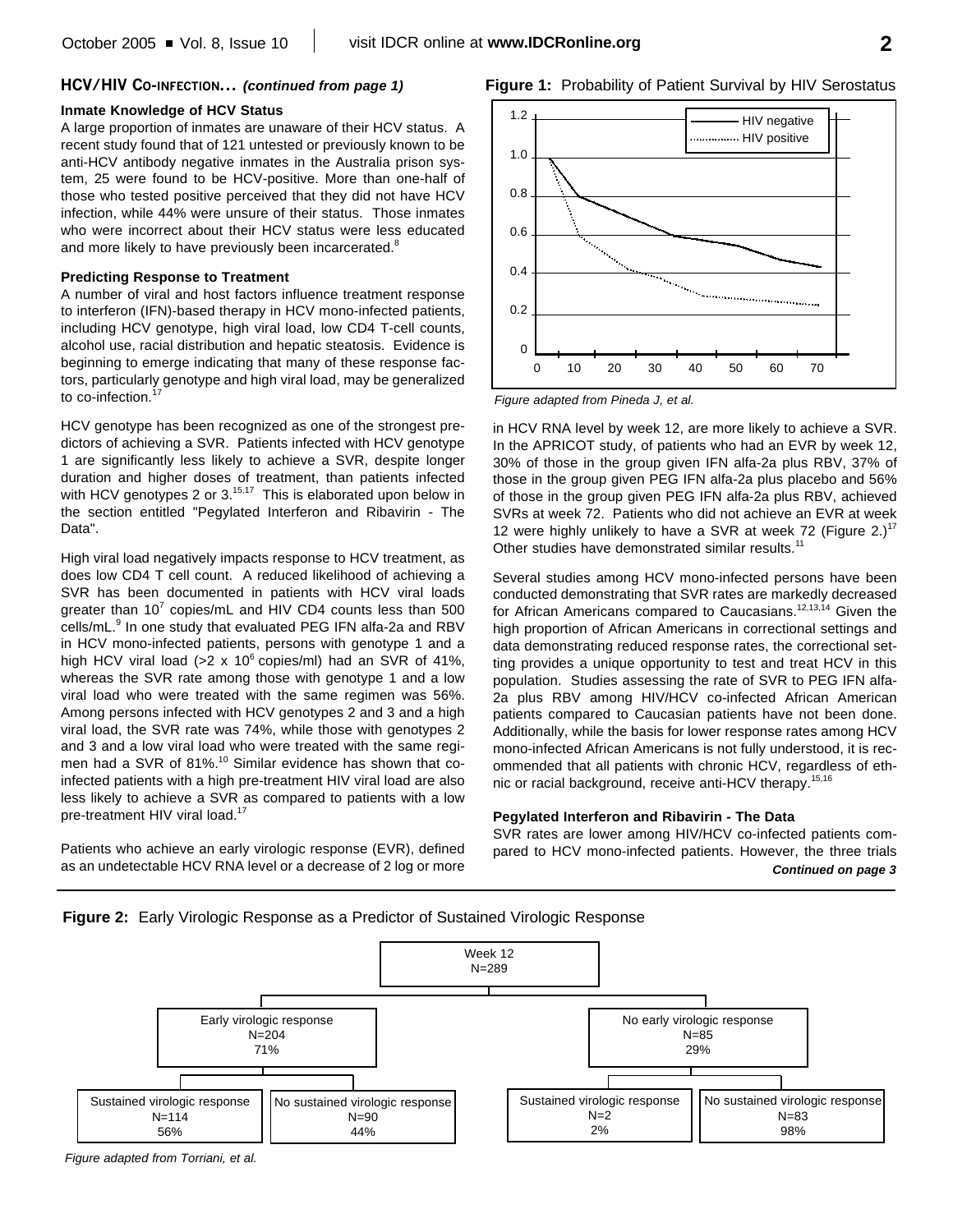#### **HCV/HIV CO-INFECTION...***(continued from page 2)*

described below have demonstrated that SVR rates approximating 40% among co-infected patients may be achieved with PEG IFN plus RBV treatment - the standard of care for HIV/HCV coinfection treatment - and an even greater percentage of patients achieve histologic improvement with this therapy, warranting treatment of these patients.<sup>15,17</sup>

#### **ACTG**

In the AIDS Clinical Trials Group (ACTG) A5071 study, 133 coinfected patients were randomized to receive standard IFN plus RBV or PEG IFN alfa-2a plus RBV, achieving SVR rates of 12% and 27%, respectively. Among patients receiving PEG IFN alfa-2a plus RBV, mean SVR rates differed significantly: HCV genotype 1-infected patients achieved a mean SVR rate of 14%, while HCV genotype non-1-infected patients achieved a SVR rate of 73%. Both regimens were well tolerated and neither was associated with loss of HIV disease control. Premature discontinuation rates were similar and low in both groups.

#### **RIBAVIC**

In a similar, larger European study, the Randomized Controlled Trial of Pegylated-Interferon alfa-2b plus Ribavirin vs Interferon alfa-2b plus Ribavirin for the Initial Treatment of Chronic Hepatitis C in HIV-co-infected patients (ANRS HC02-RIBAVIC), 416 coinfected patients were randomized to receive standard IFN plus RBV or PEG IFN plus RBV, achieving SVR rates similar to those reported in the ACTG trial. Discontinuation rates for this trial were high, with 42% of patients discontinuing therapy early. Episodes of symptomatic hyperlactatemia and pancreatitis occurred in 31% of patients.<sup>18</sup>

#### **APRICOT**

The largest study to date, the AIDS Pegasys® Ribavirin International CO-Infection Trial (APRICOT), evaluated the efficacy and safety of PEG IFN alfa-2a plus RBV in 868 HIV/HCV coinfected patients. Patients were randomized to one of three 48 week treatment regimens:

- w Group 1: IFN alfa-2a 3 MIU TIW plus RBV 800 mg daily;
- w Group 2: PEG IFN alfa-2a 180 mcg QW plus placebo; or
- w Group 3: PEG IFN alfa-2a 180 mcg QW plus RBV 800 mg daily.

Among patients in this trial, 61% were HCV genotype-1 infected; 15% were cirrhotic. Eighty-five percent of patients were receiving HAART and the mean CD4 T cell count prior to therapy was 530 cells/mm 3 . Overall, mean SVR rates were as follows:

- Group 1: IFN alfa-2a 3 MIU TIW plus RBV 800 mg daily  $- 12%$ ;
- Group 2: PEG IFN alfa-2a 180 mcg QW plus
- placebo  $-20%$ ;
- Group 3: PEG IFN alfa-2a 180 mcg QW plus RBV 800 mg daily  $-40%$ .

Additionally, HCV genotype 2- and 3-infected patients randomized to group 3 achieved a mean SVR rate of 62%. The overall SVR of 40% among group 3 patients was the highest in any reported study of co-infected patients thus far. (See Table 1 for SVR rates of the three different treatment regimens.)<sup>19</sup>

#### **Treatment**

HCV treatment is feasible and effective within corrections. A retrospective study of 80 inmates who had received anti-HCV treatment found that adherence to therapy was high. Nearly 80% of



*Figure adapted from Pineda J, et al.*

inmates completed treatment; 66.3% achieved a SVR.<sup>20</sup> A similar study of 90 male inmates who had received anti-HCV treatment found that adherence to therapy approximated 80%; overall SVR was 55.9%. Furthermore, SVR rates for HCV genotype 1-, 2- and 3-infected persons were 31.6%, 100% and 71.4%, respectively.<sup>21</sup>

The American Association for the Study of Liver Disease (AASLD) recommendations for the management of HCV in HIV-infected persons include the following:<sup>22</sup>

- Anti-HCV testing should be performed in all HIV-infected persons;
- HCV RNA testing should be performed to confirm HCV infection in HIV-infected persons who are positive for anti-HCV, as well as those who are negative and have evidence of unexplained liver disease;
- HCV should be treated in the co-infected person in whom the likelihood of serious liver disease and a treatment response are judged to outweigh the risk of morbidity from the adverse effects of therapy;
- Initial treatment of HCV in most HIV-infected persons is PEG IFN plus RBV for 48 weeks;
- Given the high likelihood of adverse events, HIV/HCV co-infected persons on HCV treatment should be monitored closely;
- RBV should be used with caution in persons with limited myeloid reserves and in those taking zidovudine (ZDV) and stavudine (d4T). When possible, patients receiving didanosine (ddI) should be switched to an equivalent antiretroviral before beginning therapy with RBV;
- HIV-infected patients with decompensated liver disease may be candidates for orthotopic liver transplantation.

Currently, the only Food and Drug Administration (FDA)-approved treatment for co-infected patients who have compensated liver disease and have not previously been treated with IFN alfa is PEG IFN alfa-2a (Pegasys®, Hoffman-La Roche) in combination with RBV (Copegus®, Hoffman-La Roche), both of which were approved for HCV therapy in co-infected patients in February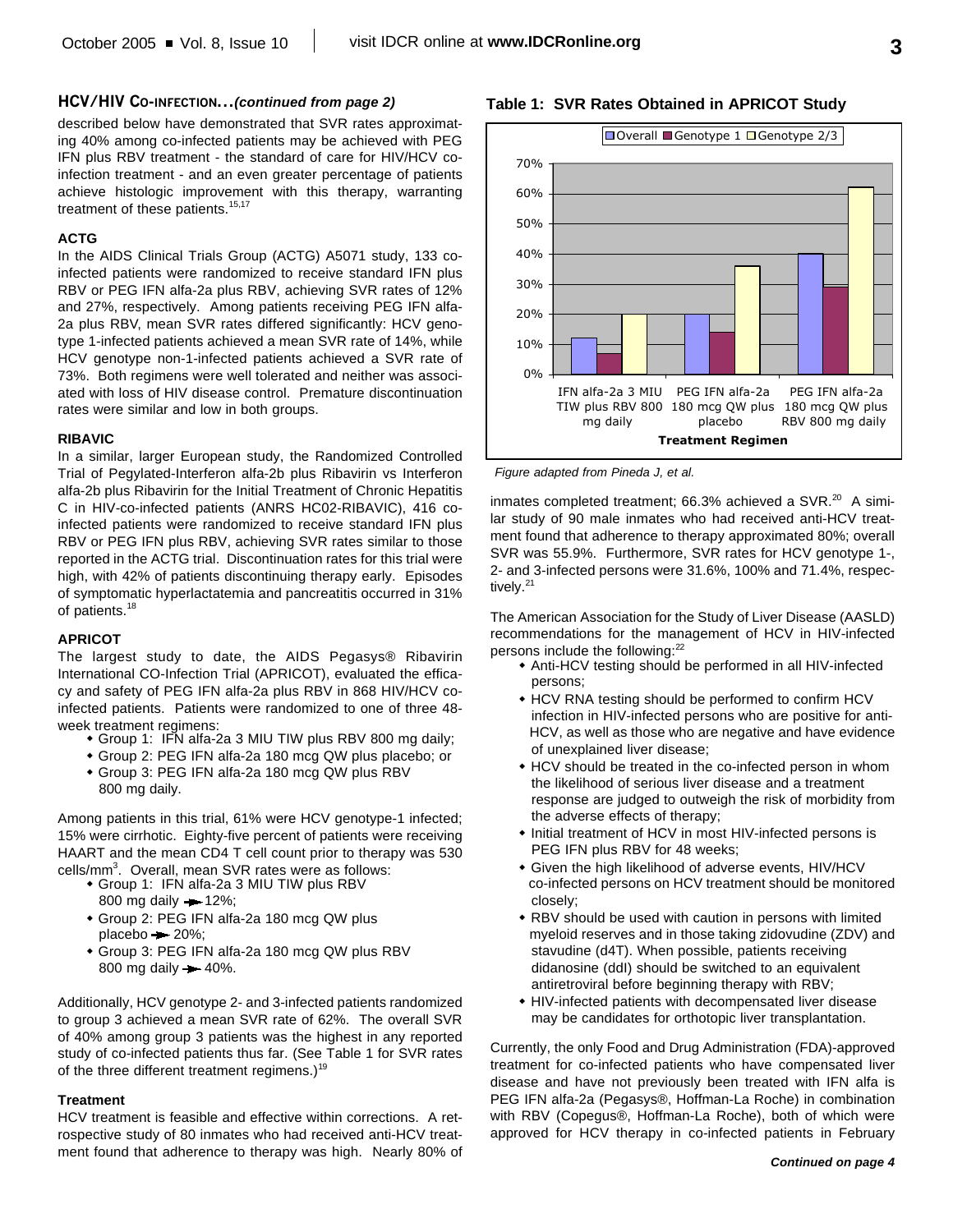### **HCV/HIV CO-INFECTION...***(continued from page 3)*

2005. $^{23}$  Pegasys® is dosed at 180mcg as a subcutaneous injection given once weekly. Copegus® is available as a 200mg tablet and is administered orally twice daily as a split dose. The most common adverse events reported for this combination therapy include fatigue, headache, pyrexia, myalgia, anxiety, insomnia, alopecia, neutropenia and nausea. Pegasys® is contraindicated in patients who have hepatic decompensation (Child-Pugh score greater than 6.) Copegus® is contraindicated in women who are pregnant. Women of childbearing potential should have a pregnancy test before initiation of therapy with Copegus®.<sup>24,25</sup>

Optimal treatment duration and dosing of both PEG IFN and RBV may need to be adjusted on a case-by-case basis. In contrast to HCV genotype 2- and 3-mono-infected patients who are treated adequately with PEG IFN alfa-2a plus RBV 800 mg/day for 24 weeks<sup>26</sup>, HIV/HCV genotype 2- and 3-co-infected patients should be treated with PEG IFN alfa-2a 180mcg plus RBV 800-1,200mg day for 48 weeks.<sup>27</sup> Both HCV genotype 1 mono-infected patients and HIV/HCV genotype 1 co-infected patients benefit from 48 weeks of treatment with PEG IFN alfa-2a 180 mcg plus RBV 1,000-1,2000 mg/day. 22,23

There are several safety concerns that must be considered when treating the co-infected patient. RBV-associated anemia may be of greater concern in co-infected patients than in HIV mono-infected patients because of the high prevalence of pre-existing anemia. Clinicians should monitor for anemia. Treatment of patients who become anemic during PEG IFN/RBV therapy with erythropoietin alfa may represent an alternative to RBV dose reduction or discontinuation, both of which lower treatment efficacy. <sup>28</sup> Strategies aimed at optimizing doses and adherence to RBV might help to improve responses to HCV therapy in co-infected patients.<sup>29</sup>

The risk of hepatotoxicity associated with different HAART regimens in co-infected patients has not been well elucidated. The risk of HAART-induced hepatotoxicity is greater in co-infected patients than in mono-infected patients, but controversy exists regarding what factors influence this phenomenon. The nucleoside reverse transcriptase inhibitor (NRTI), ddI, is contraindicated in patients

receiving anti-HCV therapy due to an increased risk of hepatotoxicity, lactatemia, pancreatitis and mitochondrial toxicity.<sup>30</sup> Additionally, the non-nucleoside reverse transcriptase inhibitor (NNRTI), nevirapine (NVP), and the protease inhibitor (PI), ritonavir (RTV), may increase the risk of transaminase elevation in coinfected patients.<sup>31</sup> Frequency of laboratory monitoring should be increased in persons with risk factors for hepatotoxicity, especially in those with pre-existing liver disease.

Concern regarding the concomitant administration of PEG IFN, RBV and anti-HIV medications exists. There is increasing concern that d4T may be linked with steatosis in patients receiving anti-HCV therapy.<sup>32</sup> Anemia is a frequently seen side effect of RBV. AZT in combination with RBV has a synergistic effect on anemia, warranting careful monitoring of patients receiving these two medications in combination. Lastly, abacavir (ABC) dosage may need to be reduced in cirrhotic patients.

#### **Conclusion**

HIV/HCV co-infection among injection drug users is prevalent. Because of the synergism between injection drug use and incarceration, all inmates should be screened, and when appropriate, treated, for HIV and HCV infections. The Infectious Diseases Society of America (IDSA) and the AASLD guidelines for the management of HCV recommend that patients co-infected with HIV and HCV undergo medical evaluation for HCV-related liver disease and consideration for HCV treatment and, if indicated, liver transplantation. The same standard of care should apply to incarcerated populations. Because of the accelerated disease course HCV takes in the presence of HIV, treatment of HCV in co-infected persons is critical. Indeed, it may take priority over HIV treatment. Individualizing the patients' treatment regimen is essential and depends on many factors including medical and psychiatric co-morbidities, liver status, antiretroviral therapy, possible effects of reconstitution of the immune system and length of incarceration, in determining which entity to treat first or in selecting simultaneous treatment. Nonetheless, recently completed randomized controlled trials provide evidence of the safety, tolerability and efficacy of HCV treatment with PEG IFN-alfa plus RBV in HIV-infected individuals.

#### *References:*

- *1. Sosman J, et al. Int J STD AIDS. 2005; 16(2):117-22. 2. Carlos M, et al. HIV Clin Trials. 2004; 5(3):125-31. 3. Miller M, et al. Clin Infect Dis. 2005; 41(5):713-20. 4. Sulkowski M, et al. JAMA. 2002; 288:199-206. 5. Pol S, et al. J Hepatology. 1998; 28:945-50. 6. Darby S, et al. AIDS. 2004; 18(3):525-33. 7. Pineda J, et al. Hepatology. 2005; 41(4):779-89. 8. Gates J, et al. J Urban Health. 2004; 81(3):448-53. 9. Soriano V, et al. Clin Infect Dis. 1996; 23(3):585-91. 10. Fried M, et al. N Engl J Med. 2002; 347:975-62. 11. Carlsson T, et al. J Viral Hepat. 2005; 12(5):473-80. 12. Jeffers L, et al. Hepatology. 2004; 39(6):1702-8. 13. Hepburn M, et al. Am J Med. 2004; 117(3):163-8. 14. Neumann A, et al. International AIDS Conference. Rio de Janeiro, Brazil. July 24-27, 2005. Poster WePp0304. 15. Daniel S. Am J Gastroenterol. 2005; 100(3):716-22. 16. Lennox J, et al. Hepatology. 2004; 39(6):1702-08. 17. Chung R, et al. N Eng J Med. 2004; 351(5):451-9. 18. Perrone C et al. JAMA. 2004; 292(23):2839-48. 19. Torriani M, et al. N Eng Jour Med. 2004; 351:438-50. 20. Farley J, et al. Am J Pub Health. 2005; 95(10):1737-9.*
- *21. Farley J, et al. Can J Gastroenterol. 2005; 19(3):153-6.*
- *22. Strader D, et al. Hepatology. 2004; 39(4):1147-71. 23. Roche Pharmaceuticals. Press release. Last accessed September 16, 2005 from http://www.rocheusa.com/newsroom/current/2005/pr2005022501. html 24. Roche Pharmaceuticals. Pegasys® product information. Last accessed September 19, 2005 from http://www.rocheusa.com/products/pegasys/index.html 25. Roche Pharmaceuticals. Copegus® product information. Last accessed September 19, 2005 from http://www.rocheusa.com/products/pegasys/index.html 26. Hadziyannis S, et al. Ann Intern Med. 2004; 140:346-55. 27. Puoti, et al. International AIDS Conference. Rio de Janeiro, Brazil. July 24-27, 2005. Poster MoPpLB0103. 28. Dieterich D, et al. Am J Gastrenterology. 2003; 98(11):2491- 99. 29. Nunez M, et al. Antivir Ther. 2005; 10(5):657-62. 30. Department of Health and Human Services. Guidelines for the use of antiretroviral agents in HIV-1-infected adults and adolescents. Last accessed September 24, 2005 from http://AIDSinfo.nih.gov*
- *31. Soriano V, et al. AIDS. 2004; 18(1):1-12.*
- *32. Sulkowski M, et al. AIDS. 2005; 19(6):585-92.*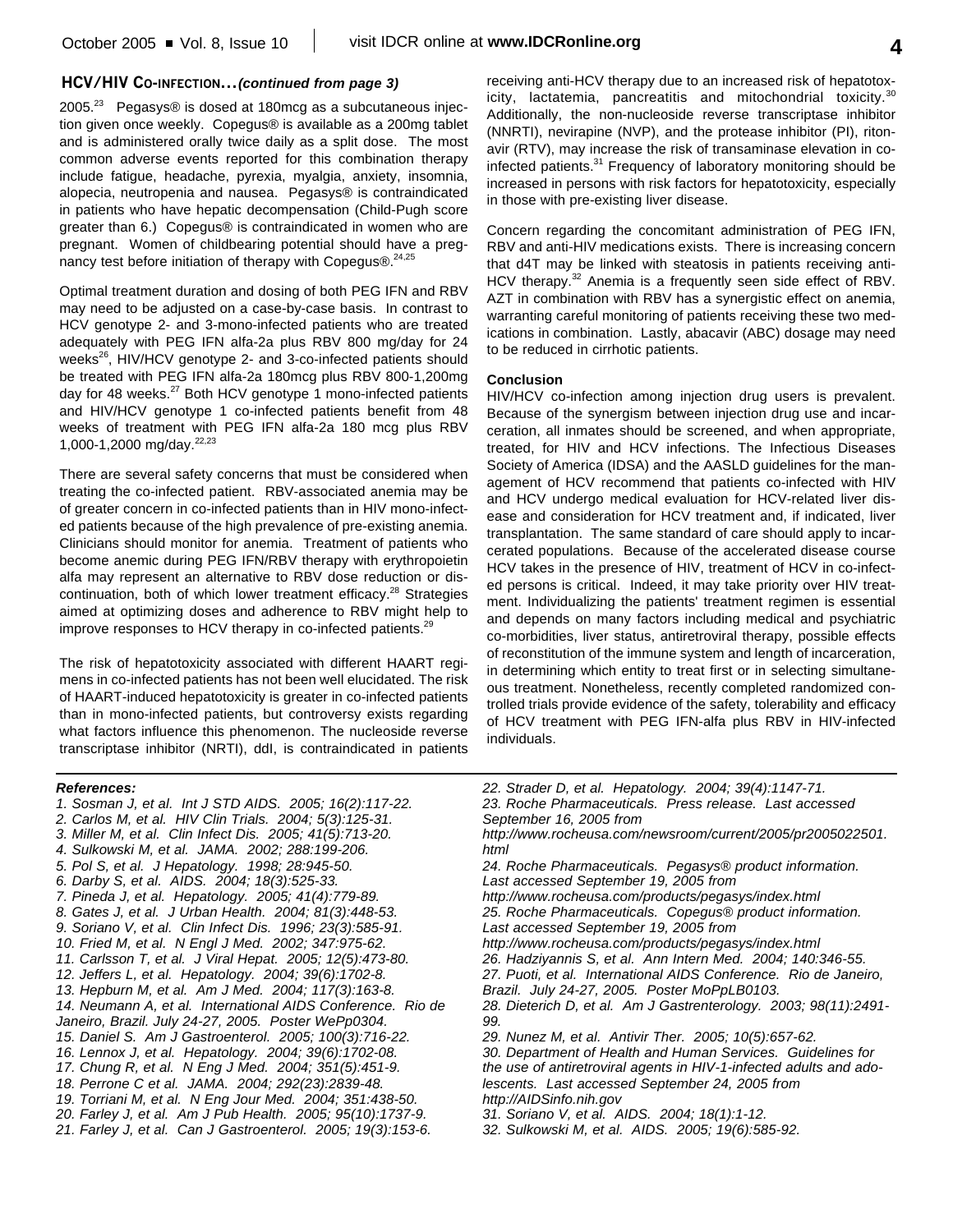# **LETTER FROM THE EDITOR**

Dear Colleagues,

HIV/Hepatitis C virus (HCV) co-infection is commonly seen in the correctional environment. In fact, prisons and jails are probably the greatest single repository of patients co-infected with these viruses. This month's main article focuses on the epidemiology, treatment and control of HIV/HCV co-infection.

The algorithm deals with another aspect of correctional healthcare - control of hepatitis B virus (HBV). One of the most challenging tasks we face during any outbreak is ensuring that all inmates are screened, receive prophylaxis and appropriate follow-up. The February issue of IDCR noted this challenge in a tuberculosis outbreak in a state prison. The problems with hepatitis viruses and corrections are well discussed in a Bureau of Justice Statistics article by Allen Beck and Laura Maruschak<sup>1</sup> as well as two recently published Monthly Morbidity and Mortality Reports (MMWR) on specific HBV outbreaks within correctional facilities.<sup>2,3</sup>

In 2003, Centers for Disease Control and Prevention re-iterated its' 1992 stance that all inmates in all correctional systems should be vaccinated for Hepatitis A Virus (HAV) and HBV.<sup>4</sup> It is most unfortunate that, for economic reasons, many systems do not accomplish this. It is possible that within our lifetime we could eradicate these infectious diseases. The combination of the schoolchildren vaccine program and universal correctional vaccination could lead to the virtual eradication of HAV and HBV.

After reading this issue, you should be familiar with the distinctions between HCV mono-infection and HIV/HCV co-infection and should also be familiar with HBV and HCV treatment options. All of us who work in corrections need to understand our role in the larger public health and advocate for the seamless continuity of care for our patients. Public health and correctional healthcare are determinants of public safety and should be of utmost importance to us all.

Very truly yours,

David Thomas\*, MD

*\*Nothing to disclose 1. Beck A, Maruschak, L. BJS. 2004; NCJ 199173?C. 2. CDC. MMWR. 2004; 53(30):678-81. 3. CDC. MMWR. 2001; 50(25):529-32. 4. CDC. MMWR. 2003; 52(RR01):34-6.*

# **Subscribe to IDCR**

Fax to **617-770-3339** for any of the following: *(please print clearly or type)*

|                             | Yes, I would like to add/update/correct (circle one) my contact information for my complimentary<br>subscription of IDCR fax/email newsletter. |                                                           |                                  |  |
|-----------------------------|------------------------------------------------------------------------------------------------------------------------------------------------|-----------------------------------------------------------|----------------------------------|--|
|                             | Yes, I would like to sign up the following colleague to receive a complimentary subscription of<br><b>IDCR</b> fax/email newsletter.           |                                                           |                                  |  |
|                             | Yes, I would like my IDCR to be delivered in the future as an attached PDF file in an<br>email (rather than have a fax).                       |                                                           |                                  |  |
| NAME:                       | <b>FACILITY:</b>                                                                                                                               |                                                           |                                  |  |
| <b>CHECK ONE:</b>           |                                                                                                                                                |                                                           |                                  |  |
| O Physician<br>O Pharmacist | O Physician Assistant<br>O Medical Director/Administrator                                                                                      | O Nurse/Nurse Practitioner<br>O HIV Case Worker/Counselor | O Nurse Administrator<br>O Other |  |
| ADDRESS:                    | CITY:                                                                                                                                          | STATE:                                                    | ZIP:                             |  |
| FAX:                        |                                                                                                                                                | PHONE:                                                    |                                  |  |
| EMAIL:                      |                                                                                                                                                |                                                           |                                  |  |
|                             |                                                                                                                                                |                                                           |                                  |  |

#### **Faculty Disclosure**

In accordance with the Accreditation Council for Continuing Medical Education Standards for Commercial Support, the faculty for this activity have been asked to complete Conflict of Interest Disclosure forms. Disclosures are listed at the end of articles. All of the individual medications discussed in this newsletter are approved for treatment of HIV and hepatitis unless otherwise indicated. For the treatment of HIV and hepatitis infection, many physicians opt to use combination antiretroviral therapy which is not addressed by the FDA.

**Associate Editors**

Rick Altice, MD *Director of Clinical Research, Director, HIV in Prisons Program, Director, Community Health Care Van, Associate Professor of Medicine Yale University AIDS Program*

David Paar, MD *Associate Professor of Medicine, University of Texas, Medical Branch*

Karl Brown, MD, FACP *Infectious Disease Supervisor PHS-Rikers Island*

Ralf Jürgens *Consultant, HIV/AIDS, Human Rights, Drug Policy and Prisons*

Joseph Paris, PhD, MD, FSCP, CCHP *Medical Director, Georgia Dept. of Corrections*

Lester Wright, MD, MPH *Chief Medical Officer, New York State Dept. of Correctional Services*

> Dean Rieger, MD *Medical Director, Indiana Dept. of Corrections*

Neil Fisher, MD *Medical Director, Chief Health Officer, Martin Correctional Institute*

William Cassidy, MD *Associate Professor of Medicine, Louisiana State University Health Sciences Center*

**Editorial Board**

Louis Tripoli, MD, FACFE *Correctional Medical Institute, Correctional Medical Services*

Josiah Rich, MD *Associate Professor of Medicine and Community Health Brown University School of Medicine, The Miriam Hospital*

> Steven F. Scheibel, MD *Regional Medical Director Prison Health Services, Inc*

David A. Wohl, MD *Associate Professor of Medicine University of North Carolina AIDS Clinical Research Unit*

Barry Zack, MPH *Executive Director, Centerforce*

Michelle Gaseau *The Corrections Connection*

**Layout** Kimberly Backlund-Lewis *The Corrections Connection*

**Distribution** Screened Images Multimedia

> **Managing Editor** Courtney E Colton *IDCR*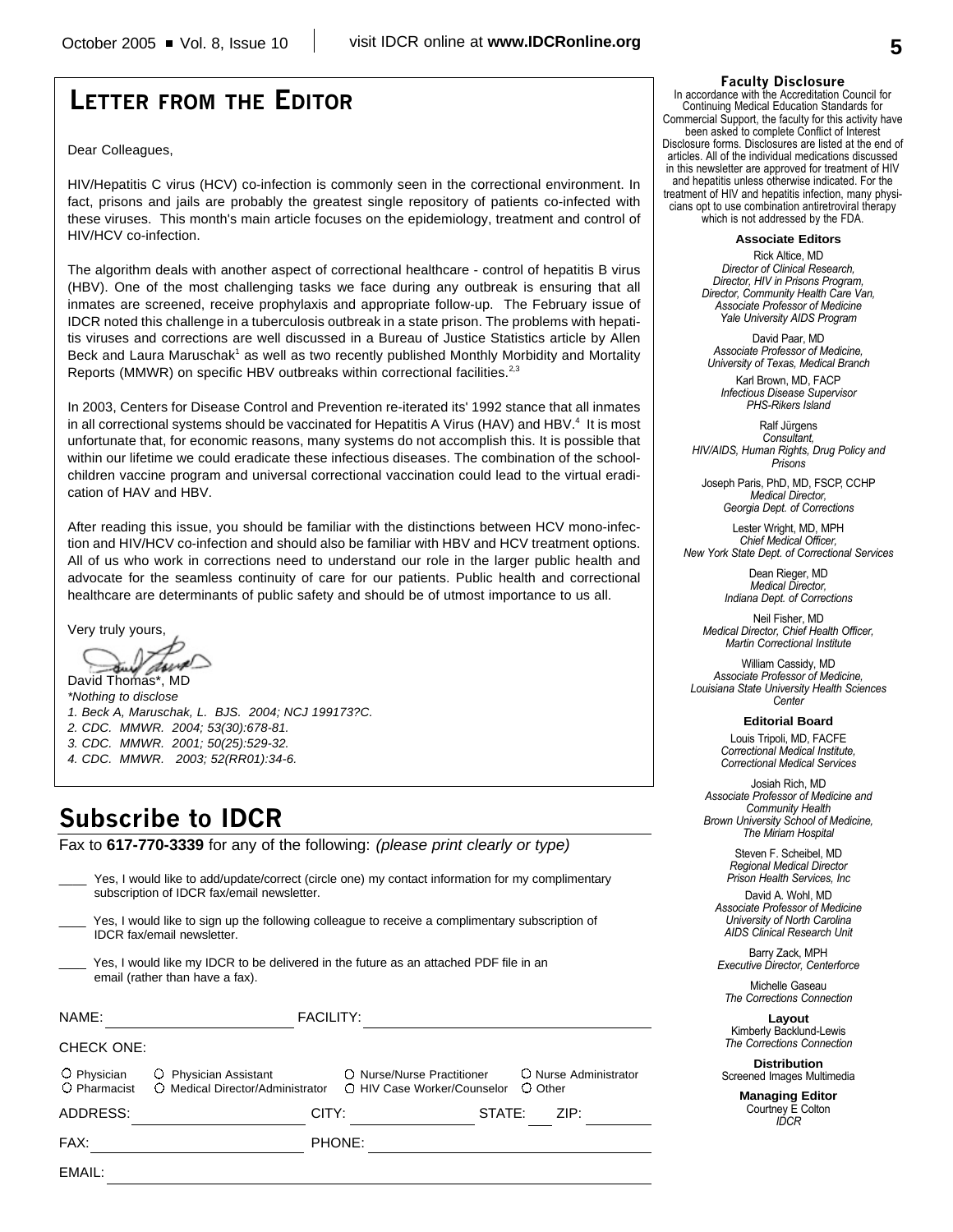# **CASE STUDY: Chronic Hepatitis B and D in a Patient Co-infected with HIV**

*By Bethany Weaver\*, D.O., M.P.H., Acting Instructor of Medicine, University of Washington Center for AIDS & STD Research \*Nothing to disclose*

*CASE: A 44 year-old Caucasian inmate presents to intake clinic for clinical evaluation as he begins his three-year sentence. He has a history of asymptomatic HIV infection since 1989 and is taking d4T, 3TC and nevirapine, though he reports he misses doses about once per week and is only taking nevirapine 200 mg po qd as he is concerned about liver toxicity. He has chronic active hepatitis B virus (HBV) and hepatitis D virus (HDV) co-infection since at least 1990 and was treated with interferon (IFN) therapy without response for one year in 1995. He has sex with men and uses crystal methamphetamine intermittently. He denies any alcohol use for the last five years but admits to heavy consumption for 10 years prior to this. He is complaining only of fatigue and occasional nausea/vomiting but denies hematemesis. He has been out of care recently due to drug use and thinks his liver enzymes were higher than usual when his doctor last saw him approximately four months ago. On physical exam, he weighs 140 pounds, blood pressure is 132/91, pulse is 89, temperature is 37 and respirations are 16. He appears thin with some temporal wasting, mild scleral icterus, no oral thrush, no lymphadenopathy, clear chest, normal cardiac exam, abdomen benign with no hepatosplenomegaly or distension/ascites appreciated, extremities without edema and skin normal.*

#### **Q: What tests should you order today?**

**A:** HIV-1 quantitative viral load, HBV quantitative viral load, HDV antibody, hepatitis B e antigen (HBeAg), hepatitis A antibody, liver function tests (LFTs), metabolic panel with electrolytes, creatinine, CBC and RPR would all be relevant and important tests to consider given this inmates' history and physical exam findings suggestive of possible early cirrhosis with scleral icterus. He also needs a serum alpha- fetoprotein (AFP) level and abdominal ultrasound to screen for cirrhosis and hepatocellular carcinoma (HCC).

His tests show a detectable HIV-1 viral load of 1,000 copies/mL, CD4 count 336 (40%), HBV viral load of 220,000 copies/mL, positive hepatitis D antibody and hepatitis B e antigen, negative hepatitis A antibody, abnormal LFTs with an AST of 90, ALT of 97, total bilirubin 1.9, albumin 3.3, BUN 9, creatinine 0.5, sodium 134 and other electrolytes normal, WBC 4.8, H/H 15/44, platelet count 64k and non-reactive RPR. AFP level is elevated at 27.8 ng/ml with ultrasound showing (1) nodular and coarsened liver consistent with cirrhosis, and (2) evidence of portal hypertension including marked splenomegaly and gallbladder wall thickening.

Based on these findings, you conclude the inmate has chronic persistent HBV and HDV with cirrhosis secondary to this. Though his ultrasound does not show evidence of HCC, he remains at high risk for this and should be rescreened with ultrasound and AFP at regular intervals (ie - every six-12 months). Chronic HBV carriers who are both hepatitis B surface and e antigen positive are at highest risk for HCC (at least 100 times higher than that for non-carriers). You also offer him the HAV vaccine since he is not immune and is at high risk for acquisition with potential for worsening liver disease.

#### **Q: Are his current medications adequate? If not, what medication changes should be considered and why?**

**A:** His HIV and hepatitis medications do not appear to be controlling his infections due to detectable viral loads and evidence of advanced liver disease, though he admits to non-compliance. He should be continued on his current medications until you are able to get an HIV genotype resistance assay. There are several issues to consider in this co-infected patient. Even if his HIV is resistant to 3TC, withdrawal of it might precipitate worsening liver disease. D4T and nevirapine may be contributing to his liver disease/elevated enzymes and should be changed to a different antiretroviral with activity against HBV. In general, avoidance of DDI, d4T (the so-called "D drugs"), nevirapine and some of the protease

inhibitors, such as ritonavir, in co-infected patients is prudent due to risk of liver toxicity. Other options to treat the HBV and HIV infections may be tenofovir, though this is not yet FDA-approved for the treatment of HBV, entecavir, which has been shown to be more active against HBV than adefovir, (recently approved by the Food and Drug Administration in March, 2005) or adefovir. Truvada® and Emtriva® are two co-formulations that also have activity against HBV and reduce pill burden by one. Combination therapy with 3TC and another anti-HBV agent, such as entecavir, should decrease his HBV viral load and reduce liver inflammation. Combination therapy may reduce risk of HBV resistance, though there is not much data to support this yet. Finding a regimen that has activity against HIV and HBV is optimal for the patient to reduce pill burden. However, only adefovir is FDA-approved for use in both HIV and chronic HBV, but is associated with significant nephrotoxicity if given in higher doses necessary to treat HIV. Another course of IFN therapy will not be of benefit to him since he already failed a year of therapy with progression of disease posttherapy.

HIV genotype is sent and shows no resistant mutations. Due to the high HBV viral load and risk of liver toxicity from d4T and nevirapine, you switch him to tenofovir, 3TC and Sustiva®. His HBV and HIV viral load, T cell count, LFTs and HBeAg should be monitored on therapy (ie - every three months).

#### **Discussion**

The primary goals of therapy for chronic HBV infection are to reduce viral load burden and treat hepatic dysfunction in an effort to prevent cirrhosis and HCC. There are clear indications for therapy in HBeAg-positive patients since they are at highest risk for early progression to chronic active hepatitis, cirrhosis and HCC. After treatment is initiated, markers of success include improvement in liver function, reduction in viral load, loss of HBeAg and seroconversion to anti-HBe antibodies. Loss of HBsAg and disappearance of viremia occur infrequently (1 to 5% of patients).

In 2004, recommendations from a consensus conference on HIV and chronic hepatitis due to HBV and HCV were published. In the report, the expert panel summarizes several important recommendations, based on findings from the literature: (1) HIV infection enhances viral replication in patients co-infected with HBV. HBeAg-positive chronic HBV is more common in those with HIV and liver disease may be more severe with more rapid progression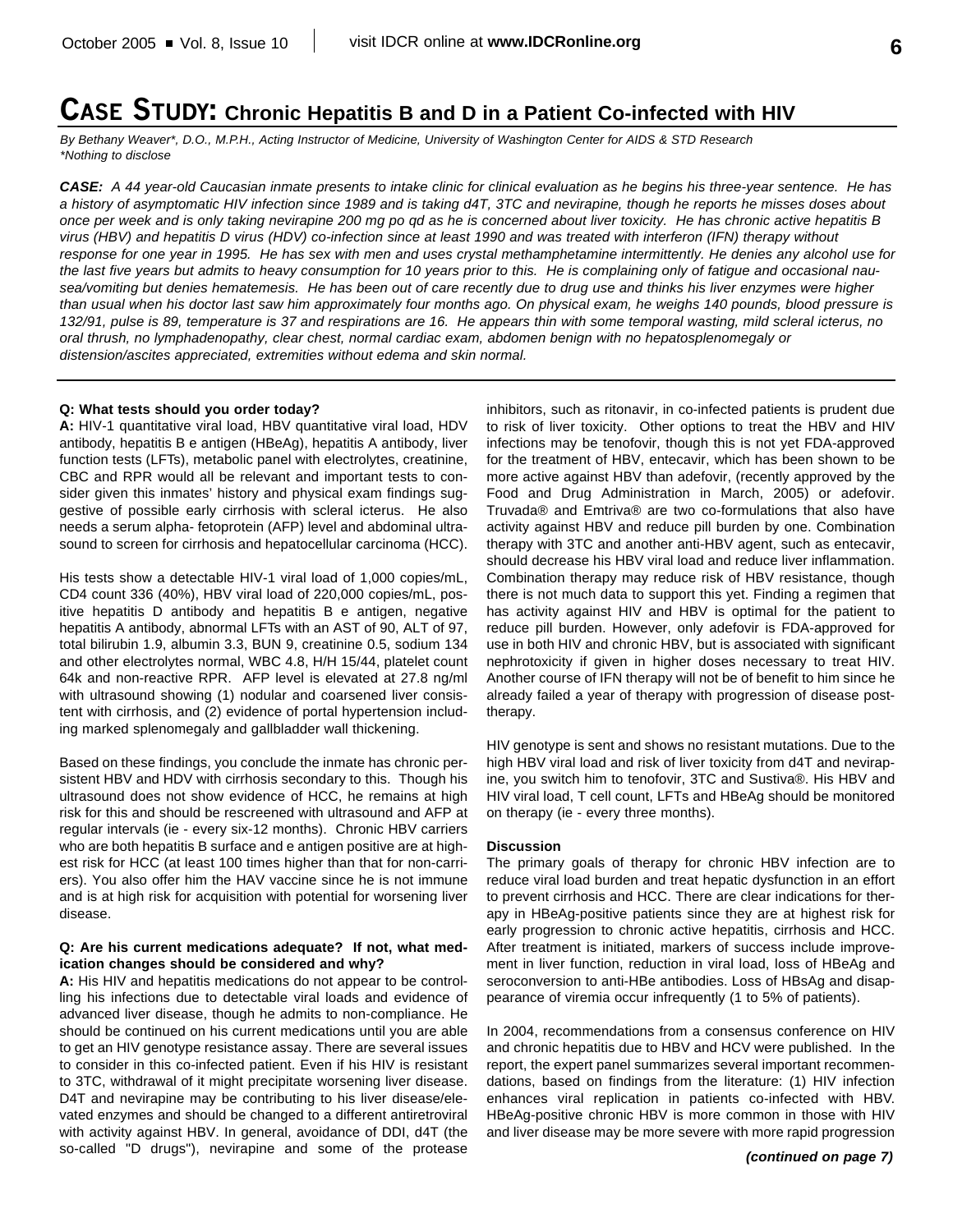# **IDCR-O-GRAM: Treatment of Chronic Hepatitis B Virus**



**HBeAg-Positive Patients:** Patients should be treated after HBeAg seroconversion until HBV DNA levels are undetectable. Treatment then should be continued for an additional six months. In patients who have HBeAg seroconversion, but in whom HBV DNA levels remain detectable, treatment should continue for six months. Seroconversion should be documented again, then treatment discontinuation should be considered. Patients who relapse can be re-treated. Adefovir should be considered for long-term use in patients who were initially treated with 3TC because of a decreased risk of resistance development.

**HBeAg-Negative Patients:** HBeAg-negative patients tend to have lower serum HBV DNA levels than HBeAg-positive patients, but may still have disease. Recommendations are similar to those for HBeAg-positive patients.

*\*Entecavir, though not yet in the guidelines developed by Keefe E, et al, will likely appear in the next revision of guidelines. Entecavir has the best resistance profile when compared to other anti-HBV medications.*

*Adapted from Keefe E, et al. Clin Gastroenterol Hepa. 2004; 2:87-106.*

#### **CASE STUDY...** *(continued from page 6)*

to cirrhosis (BII recommendation); (2) Patients with HIV/chronic HBV, as opposed to HIV alone, are more prone to develop elevated LFTs after initiating antiretroviral therapy (BIII recommendation); (3) Chronic HBV may accelerate HIV disease progression in patients co-infected with both infections (CII recommendation); (4) Treatment should be considered in all patients with HIV/chronic HBV with HBsAg-positivity, detectable HBV DNA and elevated LFTs. For patients who are on or who need treatment for HIV, 3TC, tenofovir or both should be considered as first choice. IFN may be considered for those patients who do not need HIV treatment yet but require HBV treatment (BII recommendation); (5) All HIV-infected patients with end-stage liver disease should be considered as candidates for liver transplantation as long as they do not have advanced HIV disease and have abstained from alcohol and illegal drugs for at least six months (BII recommendation).

#### *References:*

*Choi J, et al. J Med Chem. 2004;47:2864-69. Drake A. Clin Infect Dis. 2004;39:129-32. Ganem D. N Engl J Med. 2004;350:1118-29. Hadziyannis S, et al. N Engl J Med. 2005;352(26):2673-81. Law WP, et al. AIDS. 2004;18:1169-77. Lessells R. Eur J Clin Microbiol Infect Dis. 2004;23:366-74. Macalino GE, et al. Amer J Public Health. 2004;94(7):1218-23. Marcellin P, et al. N Engl J Med. 351;1206-17. Norris S, et al. Liver transplantation. 2004;10(10):1271-78. Ragni MV. J Infect Dis. 2003 Nov 15;188(10):1412-20. Shire NJ, et al. J Acquir Immune Defic Syndr. 2004;36(3):869-75. Soriano V, et al. J Viral Hepat. 2004 Jan;11(1):2-17.*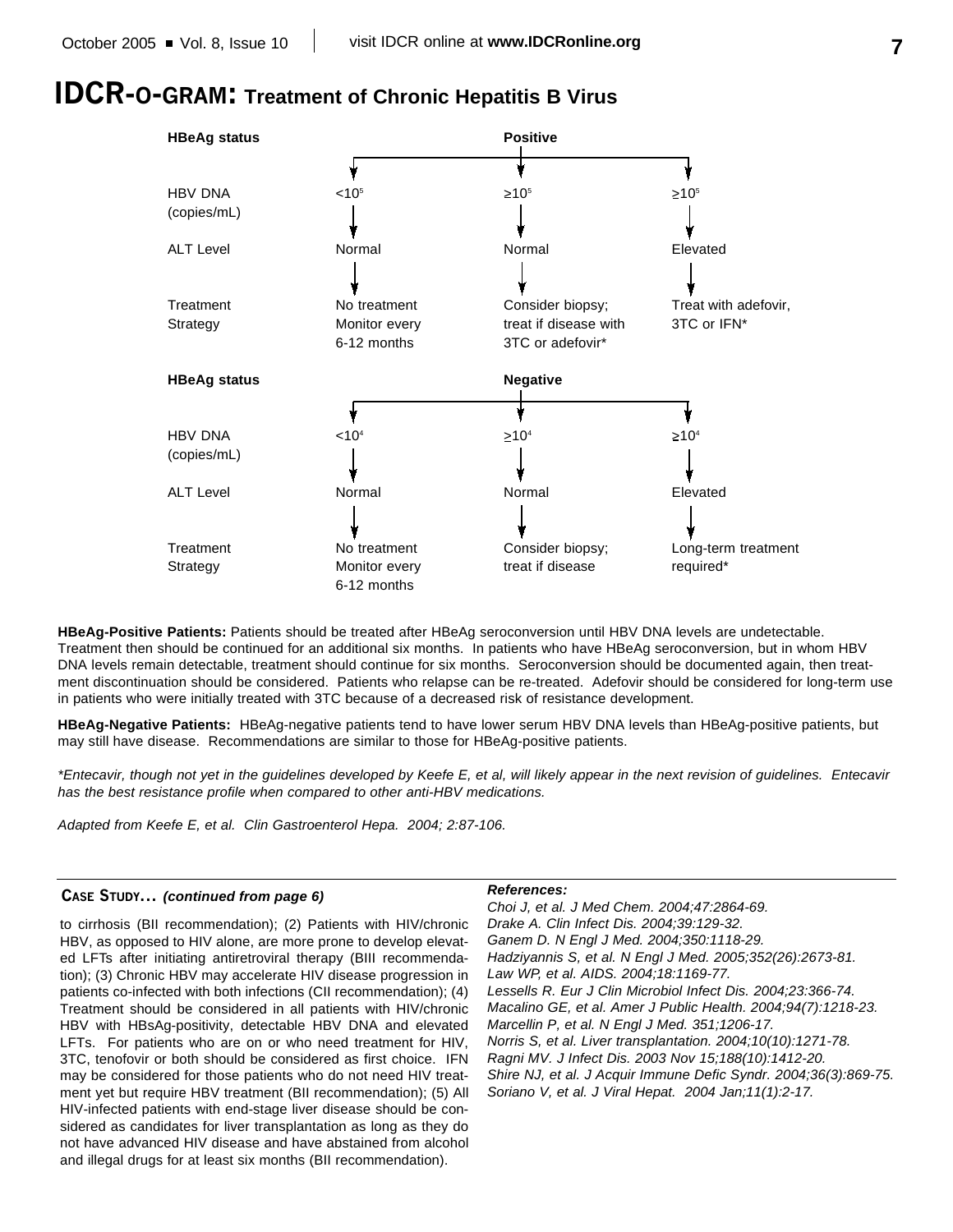# **HBV 101: Recommended Post-Exposure Prophylaxis for Exposure to Hepatitis B Virus**

| Vaccination                                            | <b>Treatment</b>                                                                                                                                                           |                                            |                                                                                                                                                                                    |  |
|--------------------------------------------------------|----------------------------------------------------------------------------------------------------------------------------------------------------------------------------|--------------------------------------------|------------------------------------------------------------------------------------------------------------------------------------------------------------------------------------|--|
| and antibody<br>response status of<br>exposed workers* | <b>Source</b><br>HBsAg <sup>†</sup> positive                                                                                                                               | <b>Source</b><br>$HBSAg†$ negative         | <b>Source</b><br>unknown or not<br>available for testing                                                                                                                           |  |
| <b>Unvaccinated</b>                                    | HBIG <sup>§</sup> $\times$ 1 and initiate<br>HB vaccine series                                                                                                             | Initiate HB vaccine<br>series <sup>^</sup> | Initiate HB vaccine<br>series                                                                                                                                                      |  |
| <b>Previously vaccinated</b><br>Known responder**      | No treatment                                                                                                                                                               | No treatment                               | No treatment                                                                                                                                                                       |  |
| Known<br>Nonresponder <sup>††</sup>                    | HBIG x 1 and initiate<br>revaccination<br>or HBIG $\times$ 2 <sup><math>\land</math></sup>                                                                                 | No treatment                               | If known high risk<br>source, treat as<br>if source were HBsAg<br>positive                                                                                                         |  |
| Antibody response<br>unknown                           | Test exposed person<br>for anti-HBs <sup>§§</sup><br>1. If adequate, no<br>treatment is<br>necessary<br>2. If inadequate,<br>administer<br>HBIG x 1 and<br>vaccine booster | No treatment                               | Text exposed person<br>for anti-HBs<br>1. If adequate, no<br>treatment is<br>necessary<br>2. If inadequate,<br>administer vaccine<br>booster and<br>recheck titer in<br>1-2 months |  |

*\*Persons who have previously been infected with HBV are immune to re-infection and do not require post-exposure prophylaxis †Hepatitis B surface antigen*

*§Hepatitis B immune globulin; dose is 0.06mL/kg intramuscularly*

*^Hepatitis B vaccine*

*\*\*A responder is a person with adequate levels of serum antibody to HBsAg (i.e., anti-HBs > 10 mIU/mL)*

*††A nonresponder is a person with inadequate response to vaccination (i.e., serum anti-HBs < 10 mIU/mL)*

*^^The option of giving one dose of HBIG and re-initiating the vaccine series is preferred for non-responders who have not completed a second 3-dose vaccine series. For persons who previously completed a second vaccine series but failed to respond, two doses of HBIG are preferred.*

*§§Antibody to HBsAg*

*Editors Note: Correctional healthcare workers SHOULD ALWAYS be vaccinated against HBV. 1*

*High-risk groups for whom vaccination is recommended include:*

*1. Persons with occupational risk. HBV infection is an occupational hazard for health care workers and for public-safety workers who have exposure to blood in the workplace. The risk of acquiring HBV infections from occupational exposures depends on the frequency of percutaneous and permucosal exposure to blood or blood-contaminated body fluids. Any health care or public safety worker may be at risk for HBV exposure, depending on the tasks he or she performs. Workers who perform tasks involving contact with blood or blood-contaminated body fluid should be vaccinated. For public safety workers whose exposure to blood is infrequent, timely postexposure prophylaxis should be considered rather than routine pre-exposure vaccination. 2*

*Adapted from CDC. MMWR. 2001; 50(RR11):1-42.*

| Name (Abbreviation)           | <b>Definition</b>                                                                                           |
|-------------------------------|-------------------------------------------------------------------------------------------------------------|
| <b>Hepatitis B Surface</b>    | Serologic marker on the surface of HBV. It can be detected in high levels in serum during acute or chronic  |
| Antigen (HBsAg)               | infection. The presence of HBsAg indicates that the person is infectious. The body normally produces anti-  |
|                               | bodies to HBsAg as part of the normal immune response to infection.                                         |
| <b>Hepatitis B Surface</b>    | The presence of anti-HBs is generally interpreted as indicative of recovery and immunity from HBV infec-    |
| Antibody (Anti-HBs)           | tion. Anti-HBs also develops in a person who has been successfully vaccinated against HBV.                  |
| <b>Total Hepatitis B Core</b> | Appears at the onset of symptoms in acute hepatitis B virus and persists for life. The presence of anti-HBc |
| Antibody (Anti-HBC)           | indicates previously or ongoing HBV infection.                                                              |
| IgM Antibody to               | This antibody appears during acute or recent HBV infection and is present for approximately six months.     |
| <b>Hepatitis B Core</b>       |                                                                                                             |
| Antigen (IgM anti-HBc)        |                                                                                                             |

### **HBV101: Hepatitis B Definitions**

*Table adapted from CDC. Viral Hepatitis B. Last accessed September 27, 2005 from http://www.cdc.gov/ncidod/diseases/hepatitis/b/Bserology.htm*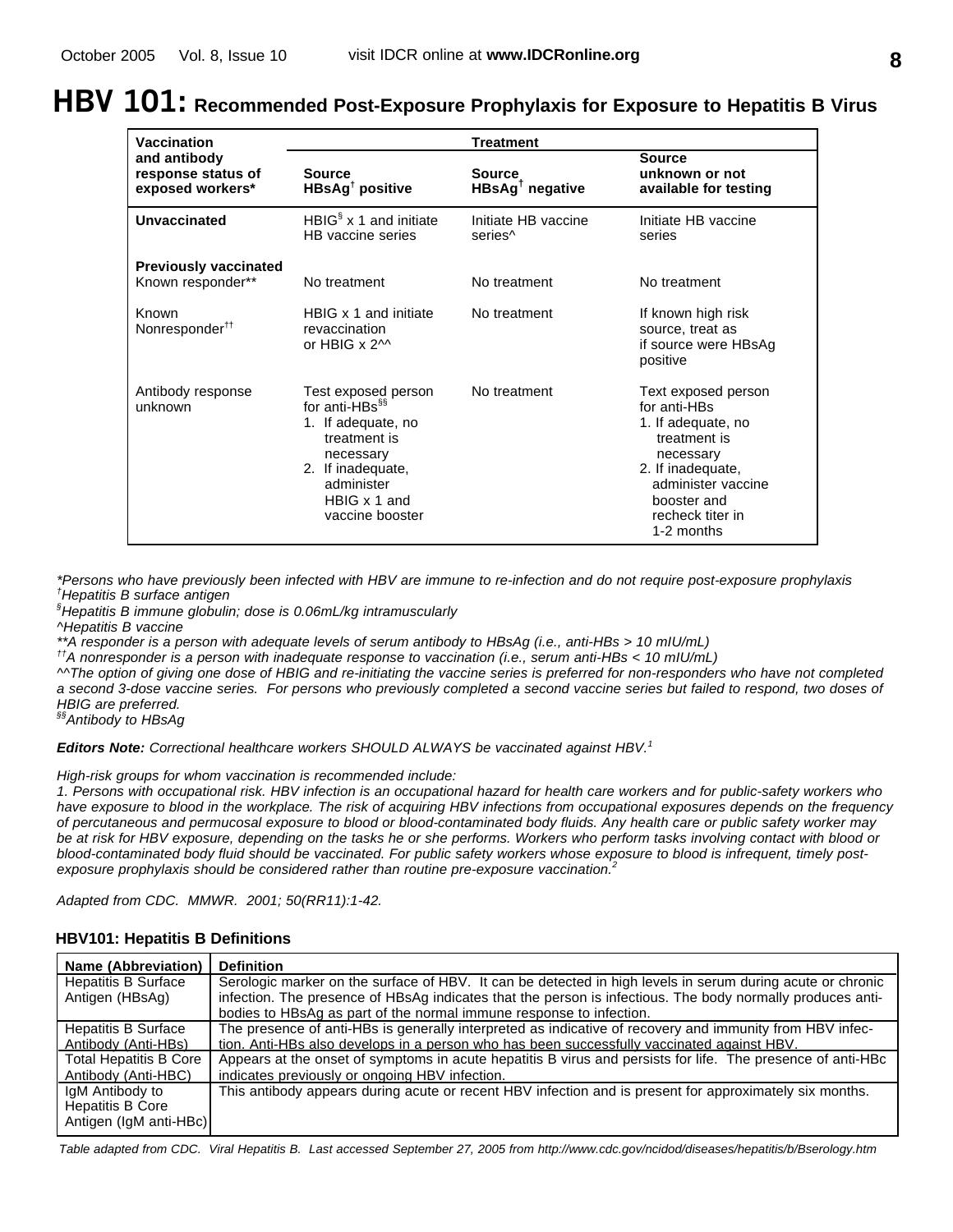# **SAVE THE DATES**

#### **"Drug-drug Interactions and Metabolic Complications of HIV"**

Satellite Broadcast *October 26, 2005 12:30-2:30pm EST* Visit: www.amc.edu/patient/hiv/ hivconf/index.htm

#### **8th Annual Symposium of Controversies in the Management of the HIV-Infected Patient** *New York City, NY November 4, 2005* Call: 212.746.4177

#### **2005 International Drug Policy Reform Conference**

*Long Beach, CA November 10-12, 2005* Visit: www.drugpolicy.org/events/ dpa2005/

**New England Regional Conference on HIV Treatment & Prevention** *November 11, 2005* Visit: www.searchforacure.org

#### **American Association for the Study of Liver Diseases Meeting**

*November 11-15, 2005 San Francisco, CA* Visit: www.aasld.org

#### **Update in the Care of HIV Infection**

*November 30, 2005 Pittsburgh, PA* Call: 412.359.4952

## **National Viral Hepatitis**

**Prevention Conference** *December 5-9 Washington, DC* Visit: www.signup4.net/Public/ ap.aspx?EID=2004101E

#### **APHA Meeting and Exposition**

*December 10-14, 2005 Philadelphia, PA* Visit: www.apha.org

#### **Updates in Correctional Health Care**

*April 8-11, 2005 Las Vegas, NV* Visit: www.ncchc.org

#### **XVI International AIDS Conference**

*August 13-18, 2006 Toronto, Canada* Visit: www.aids2006.org

# **NEWS AND LITERATURE REVIEWS**

### **2nd Annual Stephen Tabet Award Awarded at NCCHC**

The second annual Stephen Tabet award was given to Becky Stephenson on October 8, 2005 at the National Conference on Correctional Healthcare in Denver, Colorado. Dr. Stephenson is a tireless advocate for the enhancement of healthcare for the incarcerated. She is a dedicated clinician, is universally loved by her staff and her patients and leads a highly successful HIV program. All of us at IDCR believe that Dr. Tabet would be proud of this wonderful clinician being recognized as the second recipient of this award.

### **New HIV Drug Effective, Needs Evaluation**

The emergence of drug-resistant HIV-1 mutants often results in treatment failure. Baba, et al recently conducted a study to examine the anti-HIV-1 activity and resistance profile of 2'-3' didehydro-3'-deoxy-4'-ethynylthymidine (4'- Ed4T), a nucleoside analog that is structurally similar to d4T. When 4'-Ed4T, d4T and 3TC were examined for their inhibitory effects on HIV-1 replication, 4'-Ed4T was found to be the most active among the three compounds; 4'- Ed4T was approximately four times more potent than d4T. Additionally, the anti-HIV-1 activity of 4'-Ed4T was not affected by the K65R mutation and the multi-drug-resistant mutation Q151M complex. The authors concluded that 4'-Ed4T is a potent and selective inhibitor of HIV-1 replication and is less cytotoxic to host cells than d4T in vitro. 4'-Ed4T also shows a unique resistance drug profile that differs from that of known NRTIs, warranting further evaluation of its potential as an anti-HIV-1 agent.

*Baba M, et al. Antimicrobial Agents and Chemotherapy. 2005; 49(8):3355-60.*

#### **Is HBV Genotype a Predictor of Treatment Response?**

Erhardt, et al retrospectively analyzed 165 HBVinfected patients to determine if genotype is a predictor of treatment response. Of patients investigated, 47.3% and 40.0% were HBV genotype A- and D-infected, respectively. Patients infected with HBV genotypes C, B, E and G comprised a small percentage of total patients analyzed. Overall sustained virologic response (SVR) rate to IFN therapy six months post-treatment was 35%. SVR rates differed dramatically between HBV genotype A and D. Of HBV genotype A- and D-infected patients, 49% and 26%, respectively, achieved a SVR at six months post-treatment. Furthermore, SVR rates at 12 months post-treatment were 47% for HBV genotype A-infected patients compared with 23% for HBV genotype D-infected patients. Erhardt, et al concluded that response to IFN therapy is HBV genotype dependent.

*Erhardt A, et al. Gut. 2005; 54:1009-13.*

### **Effective Treatment for Chronic HBV**

A recent study sought to determine the efficacy of PEG IFN alfa-2a plus lamivudine (3TC), PEG IFN alfa-2a without 3TC and 3TC monotherapy for the treatment of hepatitis B e antigen (HBeAg)-positive chronic HBV. Eight hundred fourteen patients with HBeAg-positive chronic HBV received either 180ug PEG IFN alfa-2a once weekly plus 100mg oral 3TC daily, 180ug PEG IFN alfa-2a monotherapy once weekly, or 3TC monotherapy, for 48 weeks. All patients were followed for an additional 24 weeks, for a total of 72 weeks. At the end of treatment (week 48), HBeAg seroconversion occurred in 24%, 27% and 20% of patients receiving PEG IFN alfa-2a plus 3TC, PEG IFN alfa-2a monotherapy and 3TC monotherapy, respectively. At the end of follow-up (week 72), HBeAg seroconversion remained highest among patients treated with PEG IFN alfa-2a monotherapy. Virologic response at week 48 was greatest among patients receiving combination therapy. At week 72, suppression of HBV DNA levels to less than 100,000 copies/ml occurred in 32%, 34% and 22% of patients receiving PEG IFN alfa-2a plus 3TC, PEG IFN alfa-2a monotherapy and 3TC monotherapy, respectively. Study authors concluded that in patients with HBeAgpositive chronic HBV, PEG IFN alfa-2a is more efficacious than 3TC.

*Lau G, et al. New Eng J Med. 2005; 352:2682- 95.*

# **RESOURCES**

#### **Hepatitis B Information**

http://www.hivandhepatitis.com/hep\_b.html

**HIV/HCV Co-infection Information** http://www.aidsmaps.com/en/news/9E83F736-6D3A-4789-BD09-08960CEDC664.asp

**CDC. Hepatitis in Corrections information** http://www.cdc.gov/nchstp/od/cccwg/ID\_Hepatitis.htm

**CDC. Prevention and control of infections with hepatitis viruses in correctional settings** MMWR. 2003; 52(RR-1):1-44.

**The Hepatitis B Foundation** www.hepb.org